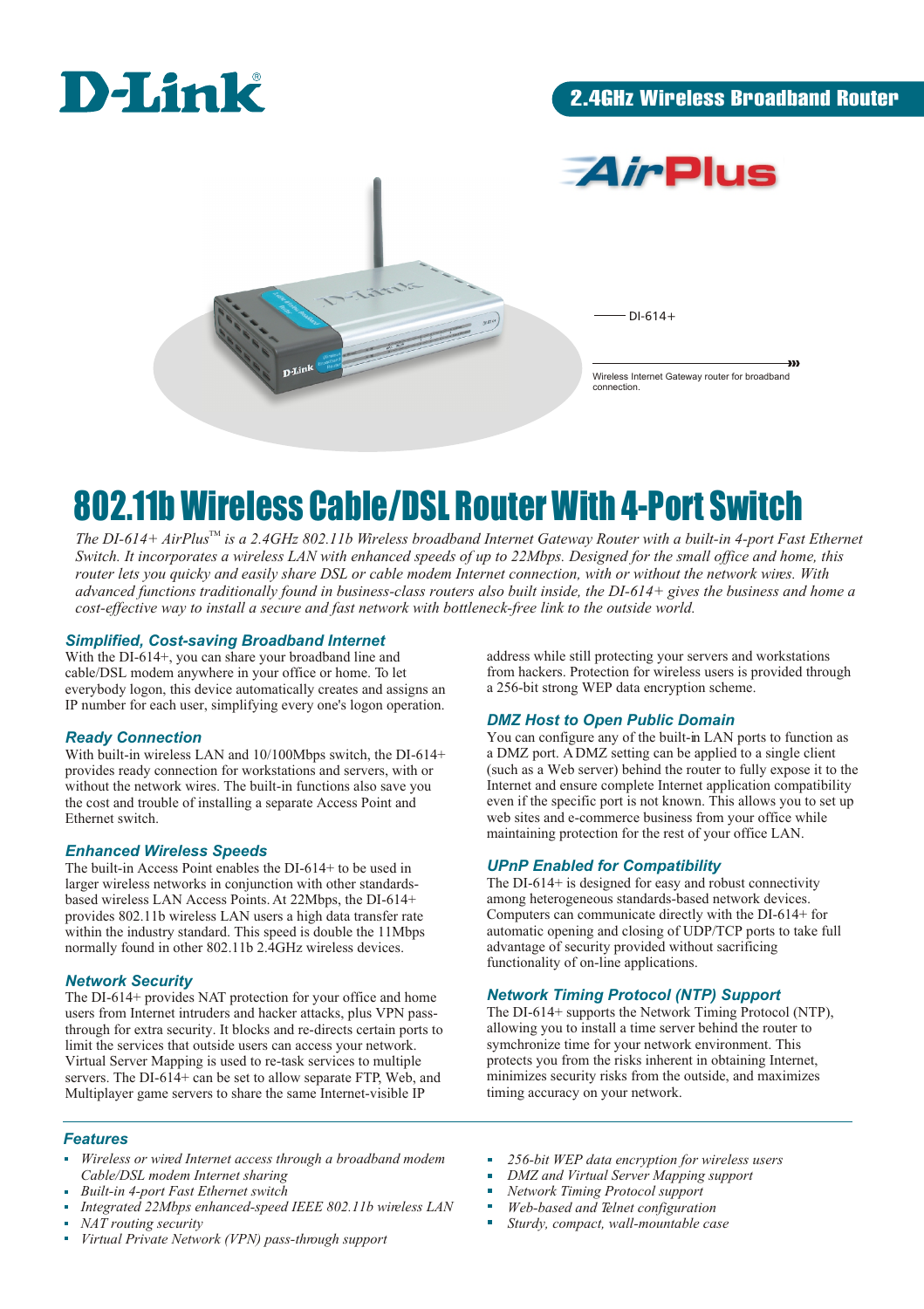# *DI-614+*

# *Technical Specifications*

#### *Router*

**CPU** ARM-9

#### **WAN Interface**

- 1 RJ-45 10BASE-T/100BASE-TX port - Supports PPPoE for DSL and cable modem connection
- **LAN Interfaces**
- 802.11b wireless LAN (22Mbps) - 4 RJ-45 10BASE-T/100BASE-TX ports

#### **Routed Packet Type** IP packets

#### **Routing Protocols & Methods**

- RIP-1, RIP-2

- Static Routing
- Dynamic Routing

#### **VPN Support**

IPSec pass-through

#### **Internet Gateway Functions**

- Network Address Translation (NAT) - DHCP server (for automatic IP assignment)

#### **Number of DMZ Ports**

1 port (user-assignable to any LAN port)

#### **Number of Virtual Server Mappings** 10 entries

#### **RFC Support**

- > RFC 0768 User Datagram Protocol
- > RFC 0791 Internet Protocol
- > RFC 0792 Internet Control Message Protocol
- > RFC 0793 Transmission Control Protocol
- > RFC 0821 Simple Mail Transfer Protocol
- > RFC 0826 Ethernet Address Resolution Protocol > RFC 1058 - Routing Information Protocol
- > RFC 1112 IGMP v1 (for UPNP and IAPP functions)
- > RFC 1157 Simple Network Management Protocol
- > RFC 1213 Management Information Base-II (MIB II)
- > RFC 1332 PPP Internet Control Protocol
- > RFC 1350 TFTP Protocol (Reversion 2)
- > RFC 1514 Dynamic Host Configuration Protocol
- > RFC 1631 IP Network Address Translator
- > RFC 1661 Point-to-Point Protocol (PPP)
- > RFC 1723 RIP-2 Carrying Additional Information
- > RFC 1945 Hypertext Transfer Protocol HTTP/1.1 (subset)
- > RFC 1994 PPP Challenge Handshake Authentication Protocol (CHAP)
- > RFC 2132 DHCP Options and BOOTP vender Extensions
- > RFC 2516 PPP Over Ethernet (PPPoE)

#### **IP Number Self-identification**

Through DHCP client

#### **Configuration & Management**

- Web-based configuration
- Telnet configuration
- Network Timing Protocol (NTP) support
- UPnP support
- Factory reset (through reset button)

#### **Firmware Upgrade**

Through TFTP

#### **Memory**

- SDRAM: 2MB - Flash: 512KB

## 2.4GHz Wireless Broadband Router

#### *Built-in Wireless LAN*

**Standard**  $802.11<sub>b+</sub>$ 

#### **Reception Sensitivity Nominal Temp Range**

- 22Mbps: 10-5 BER @ -80 dBm minimum
- 11Mbps: 10-5 BER @ -79 dBm minimum
- 5.5Mbps: 10-5 BER @ -83 dBm minimum
- 1Mbps: 10-5 BER @ -89 dBm minimum

#### **Frequency Range**

#### - 2.4 - 2.4835 GHz

#### **Modulation Techniques**

- Direct Sequence Spread Spectrum (DSSS)
- Packet Binary Convolutional Coding (PBCC)

#### **Data Rates**

- 22 Mbps
- $-11$  Mbps
- 5.5 Mbps
- $-2$  Mbps - 1 Mbps
- Auto fall-back

#### **Data Rate & Modulation**

- 22Mbps/8.5db: PBCC
- 11Mbps/4.5db: PBCC
- 11Mbps/8.5db: CCK
- 5.5Mbps/1.5db: PBCC
- 5.5Mbps/5.5db: CCK
- 2Mbps/3db: Barker

#### **Operating Channels**

- North America (FCC): 11
- Canada (DOC): 11 - Europe (ETSI): 13
- Japan (MKK): 14
- 

#### **Antennas**

1 detachable 2dBi Gain antenna (reverse SMA connector) 1 internal 2dBi Gain antenna

#### **Operating Range**

- Up to 100 m (328 feet) indoors
- Up to  $400 \text{ m}$   $(1,312 \text{ feet})$  outdoors

#### **Operating Modes**

- Access Point\*
- Access Point to Access Point bridging\*

 *\* Environmental factors may adversely affect operating range*

#### **Roaming**

Among Access Points on the same subnet

#### **Security**

- Data encryption: 64-bit, 128-bit, 256-bit WEP (Wired Equivalent Privacy)
- User-definable node access control list

#### *Built-in Fast Ethernet Switch*

- IEEE 802.3u 100BASE-TX Fast Ethernet - ANSI/IEEE 802.3 NWay auto-negotiation

- MDI-II/MDI-X auto uplink (per port)

- IEEE 802.3x Flow Control in full-duplex

- Auto correction of twisted-pair Rx reverse polarity (per port)

#### **Standards** - IEEE 802.3 10BASE-T Ethernet

**Supported Functions** - Full/half duplex (per port)

- Back pressure in half-duplex

**Flow Control**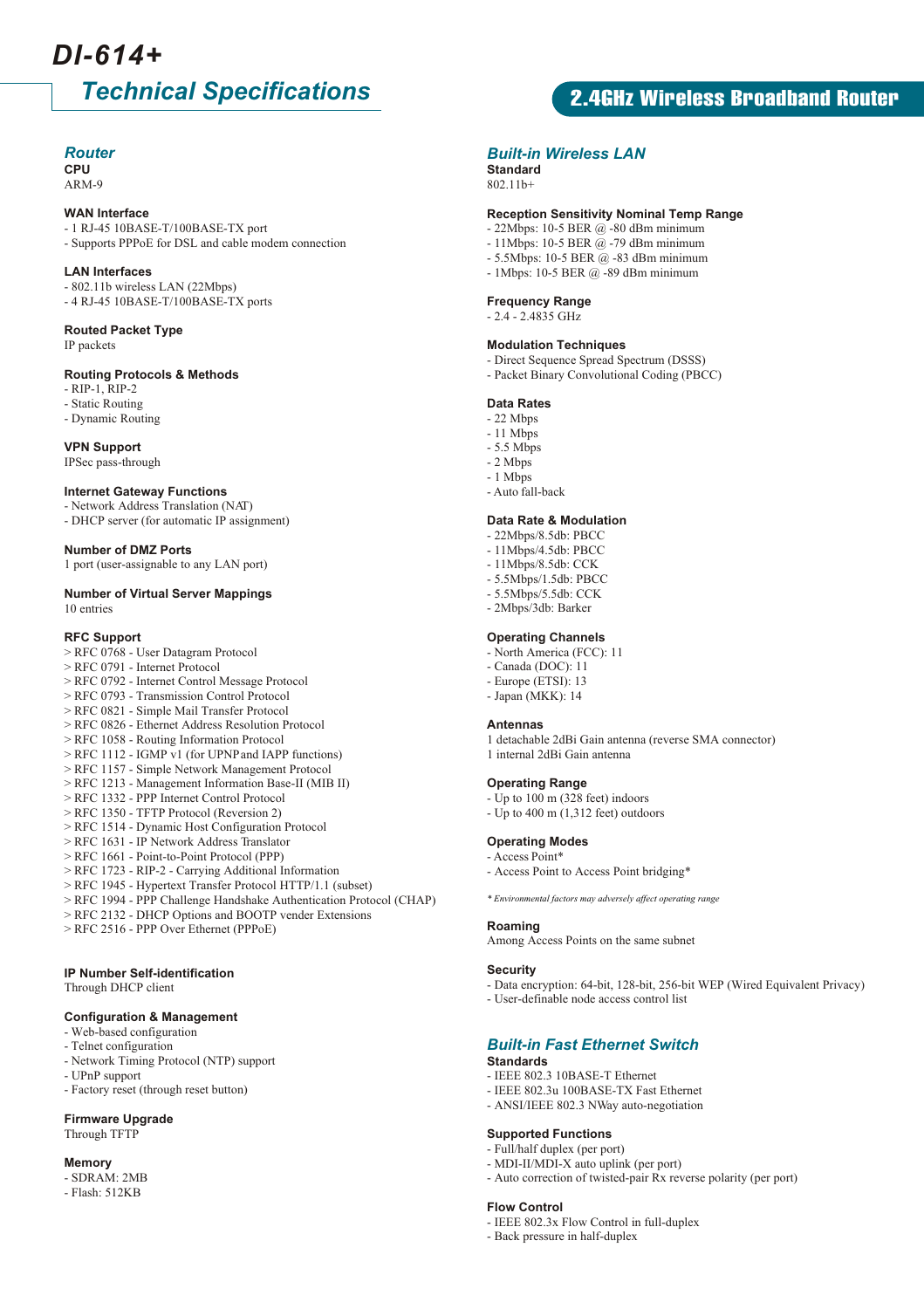# *Technical Specifications DI-614+*

**Transmission Method** Store-and-forward

#### **MAC Address Learning**

Automatic update

### *Physical & Environmental*

**Diagnostic LEDs**

- Power (status)
- M1 (system ready)
- M2 (system initial/backup/firmware download)
- WAN (Link/Activity) - WLAN (status)
- 1, 2, 3, 4 LAN ports (Link/Activity)

**Power Input**

- DC 5V 2.5A

- Through external AC power adapter

**Dimensions** 192 x 119 x 31 mm

**Weight** 320 grams (2.0 lb.)

**Storage Temperature**  $0 - 70$ °C

**Operating Temperature**  $0^{\circ}$ - 55 $^{\circ}$ C

**Humidity** 95% maximum non-condensing

**EMI Certification**

- FCC Class B - CE Class B

**Safety Certification**

 $\sim$  UL  $\,$ 

### 2.4GHz Wireless Broadband Router



#### *Ordering Information*

#### *Wireless Broadband Internet Gateway Router*

**DI-614+** 1 RJ-45 10BASE-T/100BASE-TX port

 (for DSL/cable modem connection) 802.11b+ wireless LAN 4 RJ-45 10BASE-T/100BASE-TX switch ports

#### *Please specify one of the following after the model number:*

| $DI-614+/ANA$      | Includes USA standard AC power adapter, NorthAmerica frequency |
|--------------------|----------------------------------------------------------------|
| DI-614+/BEU        | Includes U.K. standard AC power adapter, EU frequency          |
| $DI-614+/EEU$      | Includes EU standard AC power adapter, EU frequency            |
| $DI-614+/CN$       | Includes China standard AC power adapter, EU frequency         |
| <b>DI-614+/NEU</b> | Includes Australia standard AC power adapter, EU frequency     |
| $DI-614+/UNA$      | Includes no AC power adapter, North America frequency          |
| <b>DI-614+/UEU</b> | Includes no AC power adapter, EU frequency                     |

# **Link**

Specifications subject to change without prior notice. D-Link is a registered trademark and Airplus is a trademark of D-Link Corporation/D-Link System Inc. All other trademarks belong to their proprietors.

**U.S.A Canada Europe Germany France Benelux Italy Iberia Sweden Norway Denmark Finland Singapore Australia Japan China India Turkey Chile Brasil Russia**

| TEL: 1-949-788-0805   | FAX: 1-949-753-7033   |
|-----------------------|-----------------------|
| TEL: 1-905-8295033    | FAX: 1-905-8295095    |
| TEL: 44-20-8731-5555  | FAX: 44-20-8731-5511  |
| TEL: 49-6196-77990    | FAX: 49-6196-7799300  |
| TEL: 33-1-30238688    | FAX: 33-1-30238689    |
| TEL: 31-10-2045740    | FAX: 31-10-2045880    |
| TEL: 39-2-2900-0676   | FAX: 39-2-2900-1723   |
| TEL: 34-93-4090770    | FAX: 34-93-4910795    |
| TEL: 46-(0)8564-61900 | FAX: 46-(0)8564-61901 |
| TEL: 47-22-309075     | FAX: 47-22-309085     |
| TEL: 45-43-969040     | FAX: 45-43-424347     |
| TEL: 358-9-2707-5080  | FAX: 358-9-2707-5081  |
| TEL: 65-6774-6233     | FAX: 65-6774-6322     |
| TEL: 61-2-8899-1800   | FAX: 61-2-8899-1868   |
| TEL: 81-3-5434-9678   | FAX: 81-3-5434-9868   |
| TEL: 86-10-8518-2533  | FAX: 86-10-8518-2250  |
| TEL: 91-22-652-6696   | FAX: 91-22-652-8914   |
| TEL: 9714-8834234     | FAX: 9714-8834394     |
| TEL: 90-212-335-2553  | FAX: 90-212-335-2500  |
| TEL: 56-2-232-3185    | FAX: 56-2-232-0923    |
| TEL: 55-11-3094-2910  | FAX: 55-11-3094-2921  |
| TEL: 27(0)1266-52165  | FAX: 27(0)1266-52186  |
| TEL: 7-095-737-3389   | FAX: 7-095-737-3390   |
| TEL: 886-2-2910-2626  | FAX: 886-2-2910-1515  |
| TEL: 886-2-2916-1600  | FAX: 886-2-2914-6299  |



**Middle East South Africa Taiwan D-Link Corp.**